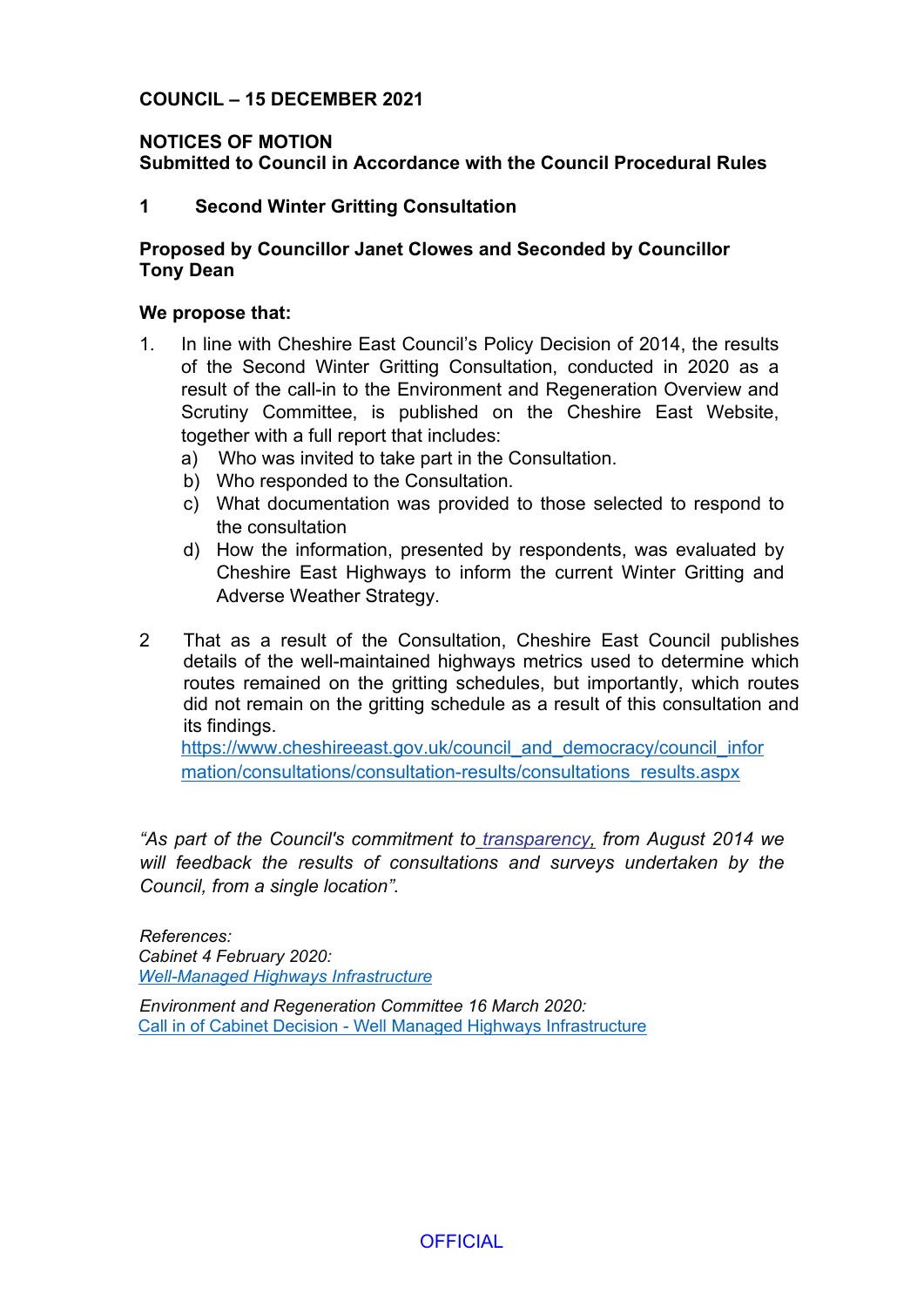## **2 Low Carbon Advertising**

## **Proposed by Councillor Brian Puddicombe and Seconded by Councillor Quentin Abel**

## **This Council notes**

- It is possible for local authorities to implement advertising policies against specific products if they consider them to be harmful to the amenity of an area.
- The Council holds an Advertising Concession Agreement with Clear Channel UK (Adshel) to provide advertising on bus shelters.
- The Council promotes advertising opportunities on roundabouts across the Borough.
- That as a Local Planning Authority this Council is responsible for planning consent for advertising infrastructure.

### **This Council believes**

- That the purpose of advertising is to stimulate demand for goods and services.
- That some advertising content undermines the Council's objectives regarding public health, air pollution and sustainable consumption.

### **This Council resolves**

- To review its Advertising Concession Agreement to investigate the current set of prohibitions to include products that undermine the Council's objectives regarding public health, air pollution and sustainable consumption.
- To implement a Low Carbon Advertising Policy as part of the Council's planning policies to apply to bus stops, billboards and advertising spaces within the jurisdiction of the local planning area.
- To adopt a presumption against planning applications for all new digital advertising screens due to the high electricity use of these technologies.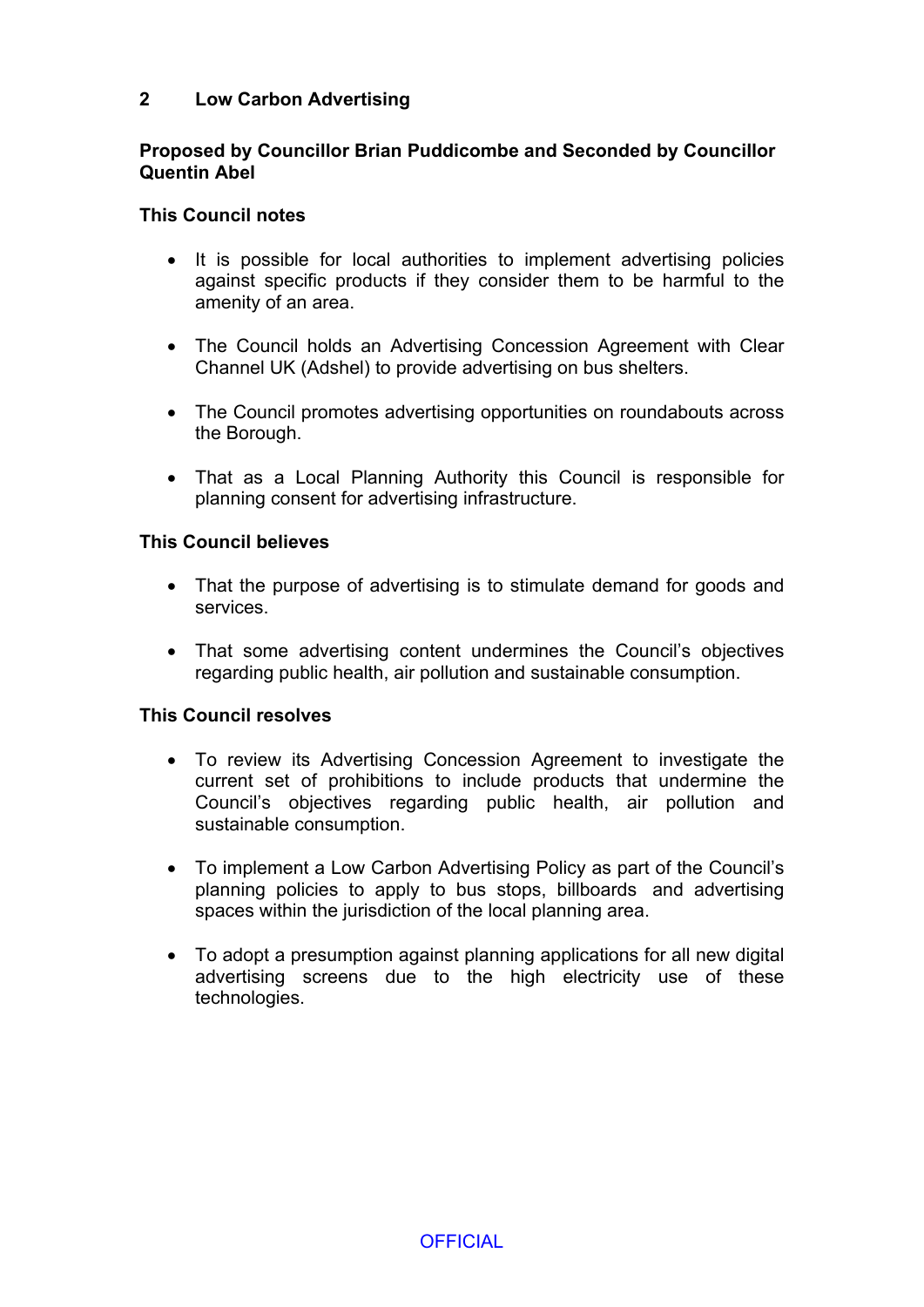# **3 Integrated Rail Plan**

## **Proposed by Councillor Rachel Bailey**

Government announced its Integrated Rail Plan on 18 November 2021, a plan which delivers the Crewe Hub ambition of 5 to 7 high speed trains an hour.

"In light of this commitment to Crewe, I propose that this Council accepts that its Policy Committee decision, taken on 4 November, was premature, and calls for an update to be provided no later than July 2022 Council."

#### *References:*

#### *[Integrated](https://www.gov.uk/government/publications/integrated-rail-plan-for-the-north-and-the-midlands) Rail Plan for the North and the Midlands*

*Corporate Policy Committee 4 November 2021: HS2 [Update](http://moderngov.cheshireeast.gov.uk/ecminutes/ieListDocuments.aspx?CId=959&MID=8661#AI58403)*

### **4 Investigation of Costs and Feasibility of a Replacement Recycling Site at Congleton**

## **Proposed by Councillor Denis Murphy and Seconded by Councillor June Buckley**

This Council authorises the full Environment and Communities Committee to carry out a full investigation to ascertain the detailed costs and feasibility of an alternative replacement recycling site for the residents of Congleton and surrounding areas following the closure of the former Congleton recycling site in September 2021.

This detailed investigation should also give full consideration to the replacement recycling site to include the provision of a reuse and repair facility as part of this Council's policy and commitment to work with communities to reduce carbon.

This investigation should also fully consider all potential suitable locations for such a permanent replacement recycling site including all those sites identified as being suitable in the report issued by consultants to the previous Cheshire East Council Administration in 2018 at a cost of about £ 50,000.

The full Environment and Communities Committee to provide a full report of its conclusions from these detailed investigations to full Council for its consideration no later than 30th June 2022.

#### *Background*

*On 4th May 2021, Cheshire East Council's cabinet decided not to replace the recycling site for the residents of Congleton and surrounding areas. Cheshire East Council estimated that a replacement recycling site would cost about £ 4 million.*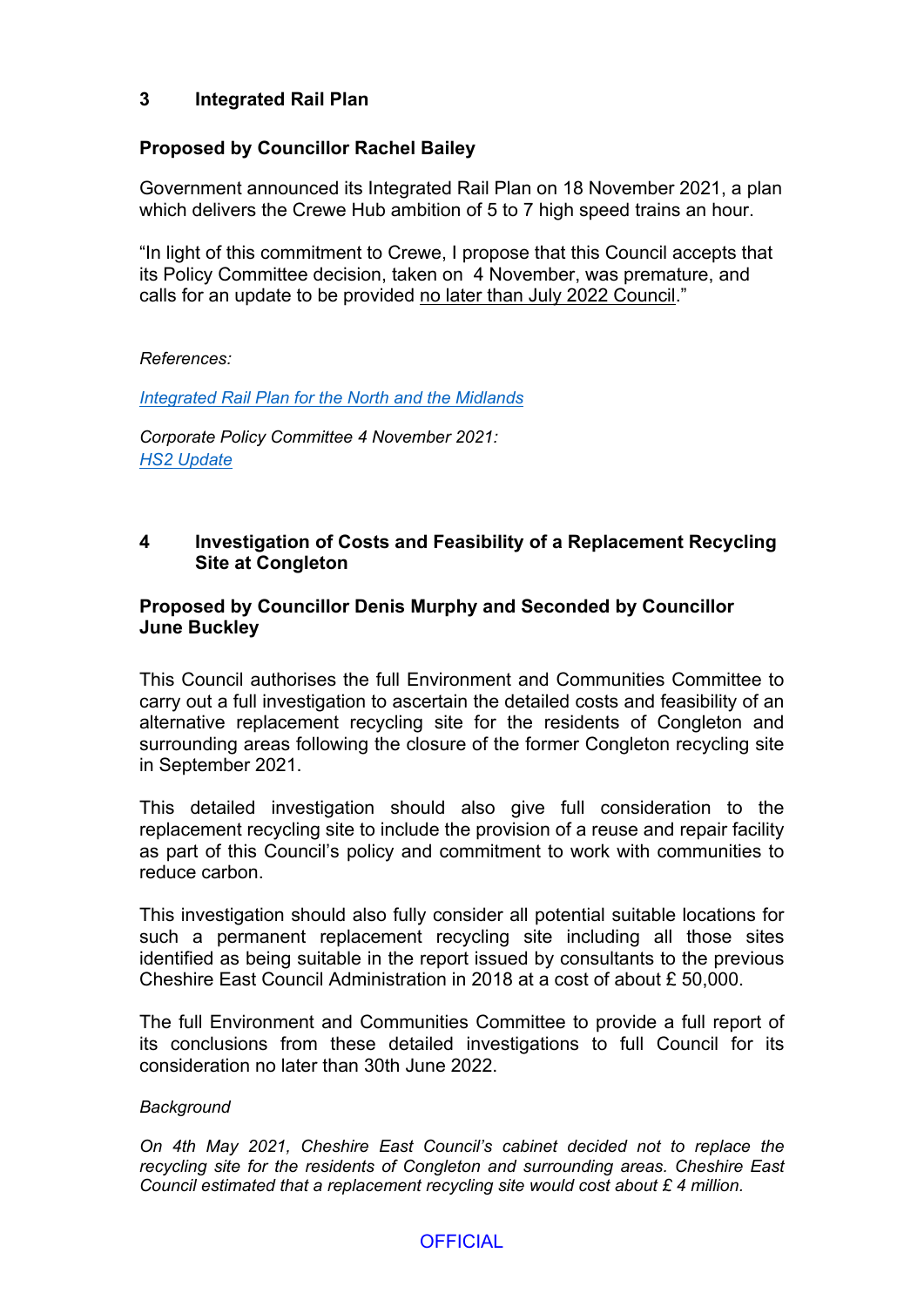*In making that decision, Cabinet admitted that the closure of Congleton's Household Waste Recycling Centre would result in a net increase of CO2 emissions of 158.8 tonnes per year every year.*

*Cheshire East Council was asked at that cabinet meeting of May 4th 2021, whether detailed information had been obtained from Norfolk Council to ascertain how they can build a recycling site at their Norwich South site for £ 1.9 million.*

*In response, Councillor Crane advised that Cheshire East Council had contacted Norfolk Council who had confirmed that the cost of £ 1.9 million in relation to their site did not include the purchase of the land or the building of a service road.*

*However, it would appear that the decision made by cabinet regarding not replacing the Congleton recycling site was based on incomplete information.*

*Since that decision was made by cabinet on 4th May 2021, the following additional and relevant information has been obtained by a member of the public concerning the Norwich South recycling site.*

*The Norwich South site at 7,500 sq metres, (1.85 acres), is 4.5 times the size of the former Congleton site of 1,642 sq metres, (0.4 acres).*

*The Norwich South site has a forecast throughput of 15,000 tonnes which is 5.4 times of the throughput of the former Congleton site for the year ended 31st March, 2020 of 2,783 tonnes. Congleton's throughput for the year to March 2020 had not been significantly impacted by Covid19.*

*The former Congleton recycling site only had space for about six cars. The Norwich South site has 46 car park spaces, of which 24 have been widened to 3 metres rather than the standard 2.4 metres to enable users safely take items out of the back doors of their cars.*

*That this cost estimate for the Norwich South site of £ 1.9 million includes a re-use facility of 242 sq metres which is 18.5 metres by 13.1 metres, (61 feet by 43 feet) with solar panels on the roof.*

*Given that in our opinion the original decision in respect of the replacement recycling site for Congleton made by cabinet on 4th May 2021 was based on inadequate information, it is now appropriate that a detailed investigation is carried out by the full Environment and Communities Committee.*

#### **5 Single Use Plastics**

#### **Proposed by Councillor Kate Parkinson and Seconded by Councillor Tony Dean.**

This Council will lead by example by banning single use plastic from its operations.

#### *Background*

*In 2019 this Council agreed to move to Net Zero Carbon by 2025 and has a programme of measures in place to try and meet this deadline. One of the simplest of measures to reduce our carbon footprint, and drastically reduce our potential to*